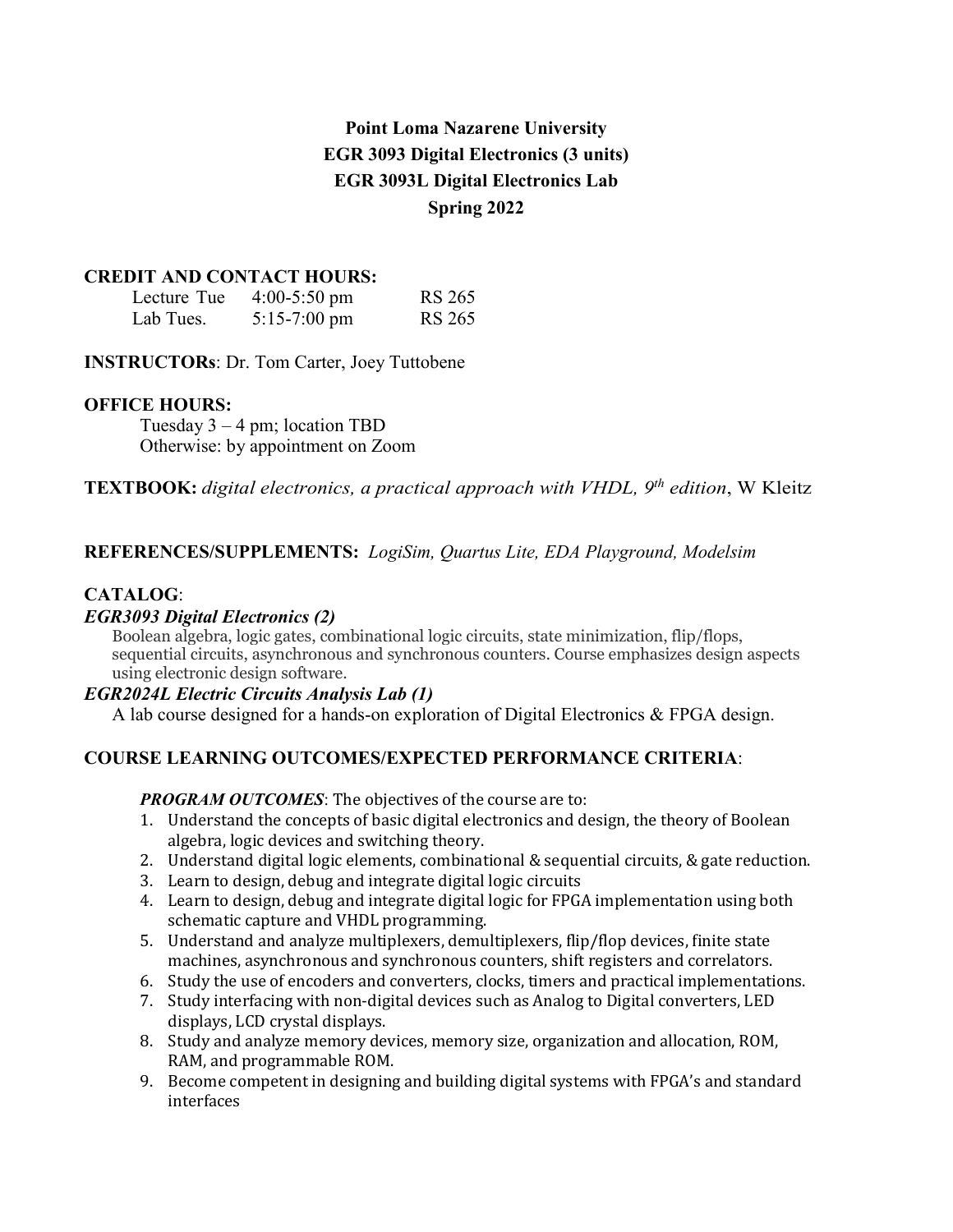#### **GRADING**

| Homework                                                                                                                                                           | 25% | (lowest score for the semester will be dropped) |
|--------------------------------------------------------------------------------------------------------------------------------------------------------------------|-----|-------------------------------------------------|
| Lab $(+quizes \& project)$                                                                                                                                         | 25% | (lowest score for the semester will be dropped) |
| Midterm $#1$                                                                                                                                                       | 15% |                                                 |
| Midterm #2                                                                                                                                                         | 15% |                                                 |
| Final                                                                                                                                                              | 20% |                                                 |
| Final grades will be determined as follows:<br>$100-93\%$ A<br>90-92.9% A-<br>87-89.9% B+<br>83-86.9% B<br>80-82.9% B-<br>77-79.9% C+<br>73-76.9% C<br>70-72.9% C- |     |                                                 |

70-72.9% C-67-69.9% D+ 63-66.9% D 60-62.9% D-

0-59.9% F

#### **COURSE ORGANIZATION**

**Lectures:** PowerPoint and interactive discussion will cover the topics below. Lectures will be posted on Canvas after the class.

**Homework:** will be assigned weekly on Tuesdays and due before the end of the day on the following Tuesday (some of homework may be germane to the lab on Thursday). Homework should be submitted on Canvas as either text or attached file (which can include pictures of handwritten work, if clearly legible). If delivered late, but by the end of the next day (Wednesday), the grade will be reduced to a max of 80% of original possible points. No late homework will be accepted after that. The lowest grade of homework assignments for the semester will be dropped.

**Lab:** will be conducted on Thursday and will provide hands-on experience with discrete component circuits as well as FPGA programming based on designs related to the material being covered at that time. Some of the lab time may also be used for interactive problem sessions or simulation, as needed. Lab results will be documented and turned in via Canvas unless otherwise stated. Much of the lab work will be done individually, however there will be opportunity to collaborate during lab period, so communication may factor into the grade. Many labs will require prior preparation and you may be individually quizzed on your understanding of that material before proceeding with the lab. Quiz results will be part of that lab grade. The lowest lab grade for the semester will be dropped. A final lab project, which will include some design creativity, is planned for the end of the semester and may be spread over multiple lab sessions with each graded on the current expected step in the process.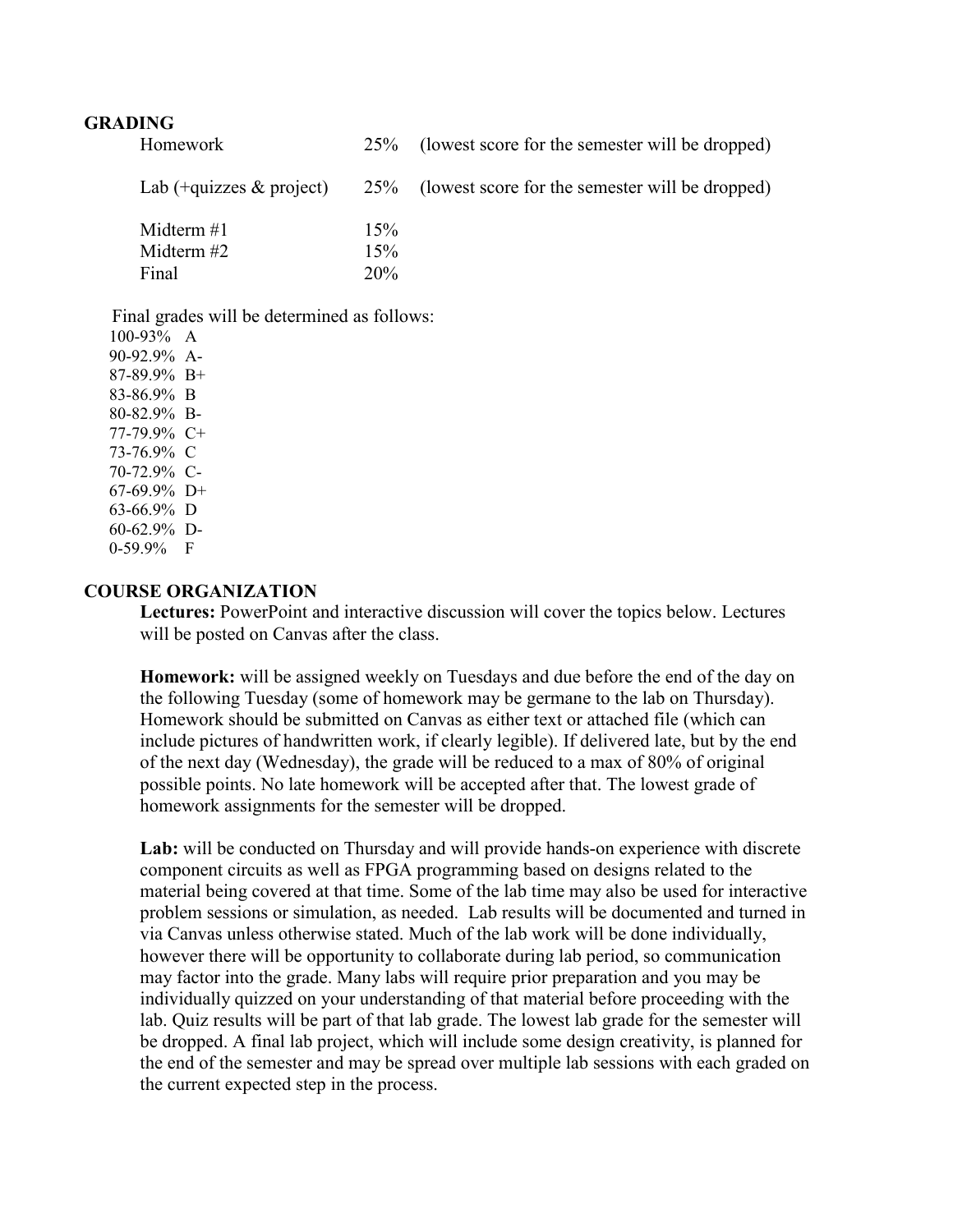**Midterms:** Two midterms will be given, based on the material covered during that period of the class. Your own personal handwritten notes may be used on these exams, along with a dedicated calculator but nothing else unless noted. Phones and computers will not be allowed. Some programming may comprise a portion of the exam.

**Final:** The Final will be comprehensive, covering the material of the entire semester. Your own personal handwritten notes and a calculator may be used on the Final.

**If you will miss a class or exam for a school function**, you must arrange to make it up **ahead of time**. It is your responsibility to let the professor know of such an absence enough ahead of time to accommodate. Absences due to unexpected emergencies will require documentation from a reliable and verifiable source of the time and reason for such absence.

# **UNIVERSITY MISSION**

Point Loma Nazarene University exists to provide higher education in a vital Christian community where minds are engaged and challenged, character is modeled and formed, and service is an expression of faith. Being of Wesleyan heritage, we strive to be a learning community where grace is foundational, truth is pursued, and holiness is a way of life.

### **DEPARTMENT MISSION**

The Physics and Engineering Department at PLNU provides strong programs of study in the fields of Physics and Engineering. Our students are well prepared for graduate studies and careers in scientific and engineering fields. We emphasize a collaborative learning environment which allows students to thrive academically, build personal confidence, and develop interpersonal skills. We provide a Christian environment for students to learn values and judgment, and pursue integration of modern scientific knowledge and Christian faith.

# **STATE AUTHORIZATION**

State authorization is a formal determination by a state that Point Loma Nazarene University is approved to conduct activities regulated by that state. In certain states outside California, Point Loma Nazarene University is not authorized to enroll online (distance education) students. If a student moves to another state after admission to the program and/or enrollment in an online course, continuation within the program and/or course will depend on whether Point Loma Nazarene University is authorized to offer distance education courses in that state. It is the student's responsibility to notify the institution of any change in his or her physical location. Refer to the map on [State](https://www.pointloma.edu/offices/office-institutional-effectiveness-research/disclosures)  [AuthorizationLinks](https://www.pointloma.edu/offices/office-institutional-effectiveness-research/disclosures) to an external site. to view which states allow online (distance education) outside of California.

# **INCOMPLETES AND LATE ASSIGNMENTS**

All assignments are to be submitted/turned in by the time due —including assignments posted in Canvas. Incompletes will only be assigned in extremely unusual circumstances.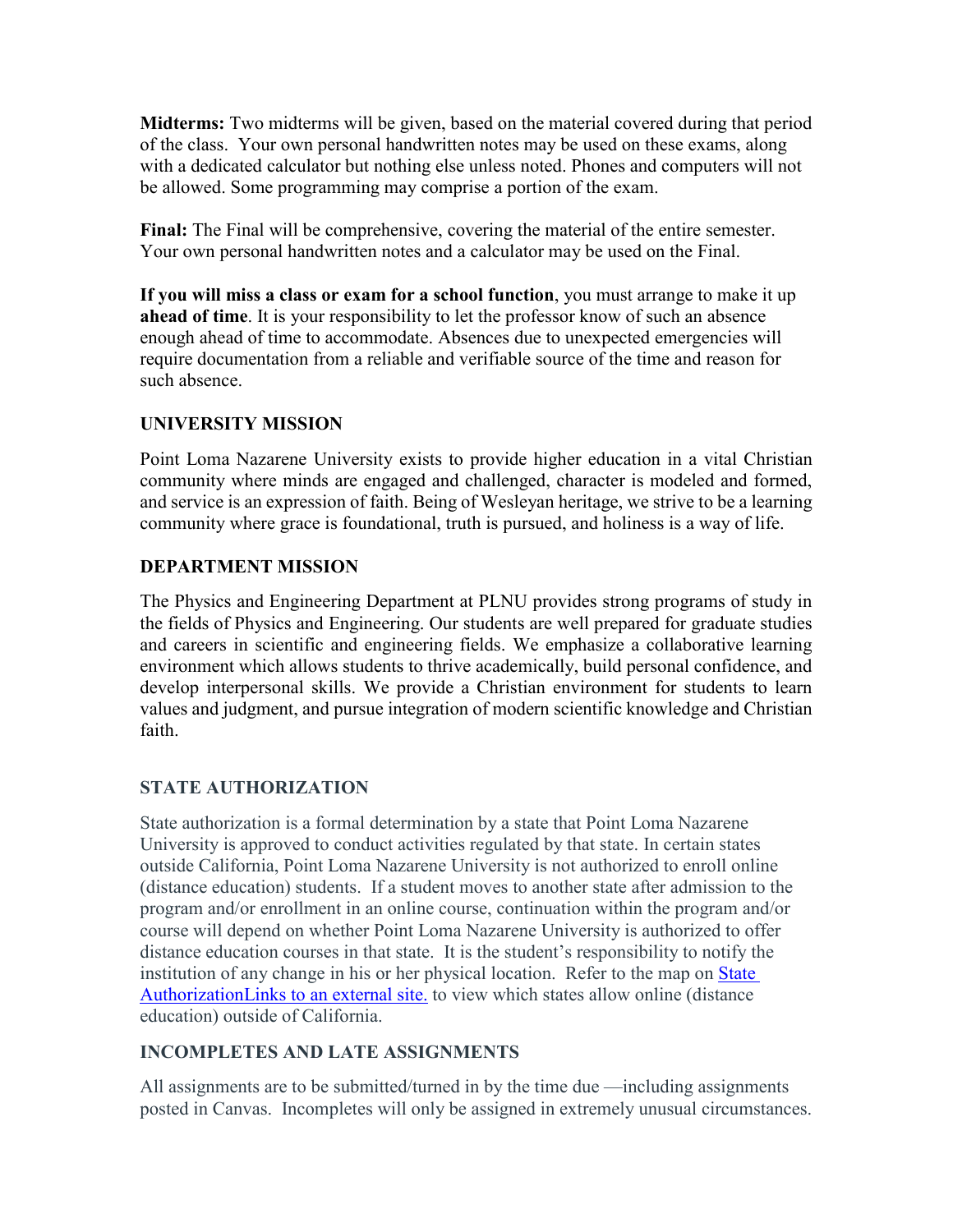### **PLNU COPYRIGHT POLICY**

Point Loma Nazarene University, as a non-profit educational institution, is entitled by law to use materials protected by the US Copyright Act for classroom education. Any use of those materials outside the class may violate the law.

### **PLNU ACADEMIC HONESTY POLICY**

Students should demonstrate academic honesty by doing original work and by giving appropriate credit to the ideas of others. Academic dishonesty is the act of presenting information, ideas, and/or concepts as one's own when in reality they are the results of another person's creativity and effort. A faculty member who believes a situation involving academic dishonesty has been detected may assign a failing grade for that assignment or examination, or, depending on the seriousness of the offense, for the course. Faculty should follow and students may appeal using the procedure in the university Catalog. See [Academic PoliciesLinks](http://catalog.pointloma.edu/content.php?catoid=18&navoid=1278) to an external site. for definitions of kinds of academic dishonesty and for further policy information.

# **FINAL EXAM**

The final exam date and time is set by the university at the beginning of the semester and may not be changed by the instructor. This schedule can be found on the university website and in th course calendar. No requests for early examinations will be approved. Only in the case that a student is required to take three exams during the same day of finals week, is an instructor authorized to consider changing the exam date and time for that particular student.

# **PLNU ACADEMIC ACCOMMODATIONS POLICY**

PLNU is committed to providing equal opportunity for participation in all its programs, services, and activities. Students with disabilities may request course-related accommodations by contacting the Educational Access Center (EAC), located in the Bond Academic Center [\(EAC@pointloma.edu](mailto:EAC@pointloma.edu) or 619-849-2486). Once a student's eligibility for an accommodation has been determined, the EAC will issue an academic accommodation plan ("AP") to all faculty who teach courses in which the student is enrolled each semester.

PLNU highly recommends that students speak with their professors during the first two weeks of each semester/term about the implementation of their AP in that particular course and/or if they do not wish to utilize some or all of the elements of their AP in that course.

Students who need accommodations for a disability should contact the EAC as early as possible (i.e., ideally before the beginning of the semester) to assure appropriate accommodations can be provided. It is the student's responsibility to make the first contact with the EAC.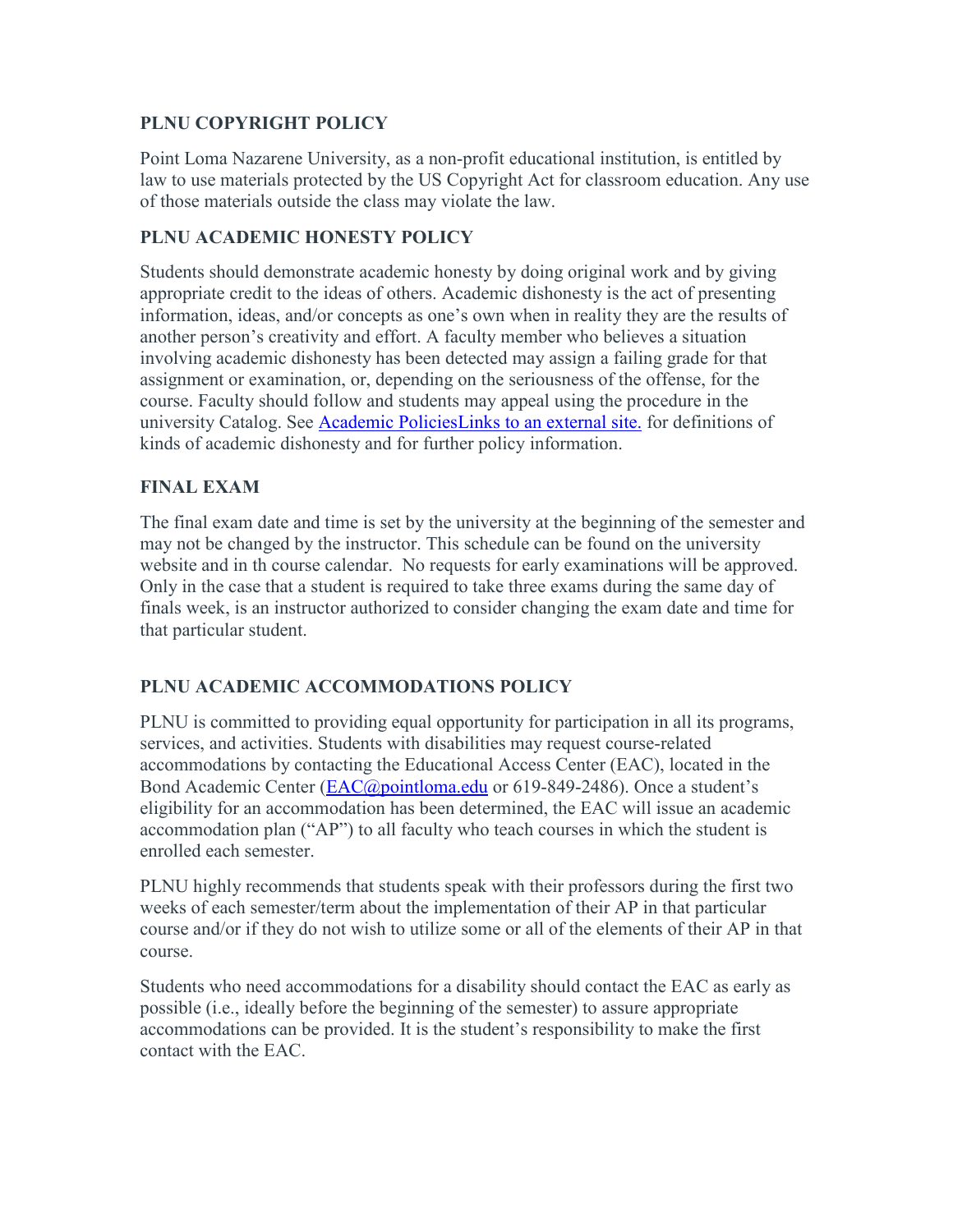# **PLNU ATTENDANCE AND PARTICIPATION POLICY**

Attendance (in class or online) is expected at each class session. In the event of an absence you are responsible for the material covered in class and the assignments given that day.

Regular and punctual attendance at all classes is considered essential to optimum academic achievement. If the student is absent from more than 10 percent of class meetings, the faculty member can file a written report which may result in de-enrollment. If the absences exceed 20 percent, the student may be de-enrolled without notice until the university drop date or, after that date, receive the appropriate grade for their work and participation. See [Academic PoliciesLinks](http://catalog.pointloma.edu/content.php?catoid=18&navoid=1278) to an external site. for further information about class attendance.

### **SPIRITUAL CARE**

Please be aware PLNU strives to be a place where you grow as whole persons. To this end, we provide resources for our students to encounter God and grow in their Christian faith. If students have questions, a desire to meet with the chaplain or have prayer requests you can contact the [Office of Spiritual Development](https://www.pointloma.edu/offices/spiritual-development) Links to an external site.

### **CLASS ENROLLMENT**

It is the student's responsibility to maintain his/her class schedule. Should the need arise to drop this course (personal emergencies, poor performance, etc.), the student has the responsibility to follow through (provided the drop date meets the stated calendar deadline established by the university), not the instructor. Simply ceasing to attend this course or failing to follow through to arrange for a change of registration (drop/add) may easily result in a grade of F on the official transcript.

#### **CREDIT HOURS:**

In the interest of providing sufficient time to accomplish the stated course learning outcomes, this class meets the PLNU credit hour policy for a 3 unit class and 1 unit lab delivered over 15 weeks. Details about how the class meets the credit hour requirements can be provided upon request.

| <b>LECTURE</b> | <b>TENTATIVE SCOPE</b><br>* not covered entirely in text) | <b>TEXT</b><br><b>SECTIONS</b> | <b>LAB</b>    | Probable<br>Date |
|----------------|-----------------------------------------------------------|--------------------------------|---------------|------------------|
|                | Digital vs Analog, Number Systems & Apps                  | Chapter 1                      | Intro         | 1/13             |
| 2              | Digital Electronic Signals/Switches*, Logic<br>Gates      | Chapter $2 & 3$                |               | 1/18             |
|                |                                                           |                                | Logisim       | 1/20             |
| 3              | More Logic Gates & Boolean Algebra *                      | $6.1 - 6.2, 5.1 -$<br>5.7      |               | 1/25             |
|                |                                                           |                                | <b>AND/OR</b> | 1/27             |
| $\overline{4}$ | Boolean Reduction Techniques & Timing *,<br><b>PLD</b>    | $5.8 - 10, 4.1 - 5$            |               | 2/1              |

#### **EXPECTED COURSE SCHEDULE BY Date**: